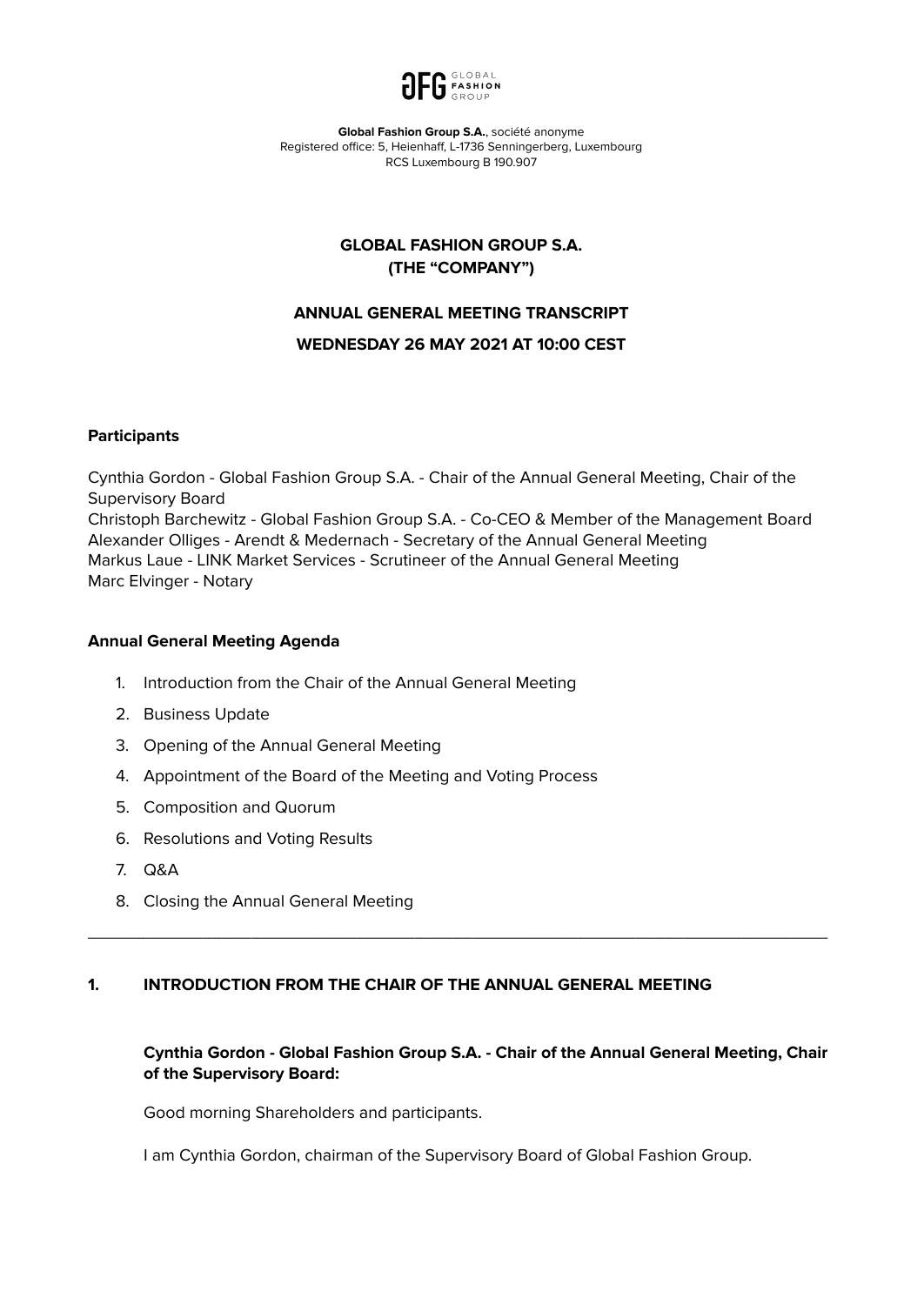

Welcome to the general meeting of shareholders. Once again, we are holding the meeting virtually, as permitted by Luxembourg legislation, in light of the ongoing pandemic.

This general meeting is held by video conference, which we have initiated from Luxembourg. The supervisory board wishes to clarify that, although this meeting does not allow for interaction between Global Fashion Group's supervisory and management boards and the attending shareholders which we regret, we are hopeful that this will not continue to be the case and we look forward to enabling shareholder engagement for future shareholders' meetings.

As before, all shareholders' questions received have been submitted in advance and will be answered during the course of the general meeting.

## **2. BUSINESS UPDATE**

## **Cynthia Gordon - Global Fashion Group S.A. - Chair of the Annual General Meeting, Chair of the Supervisory Board:**

2020 was pivotal for GFG. The business has emerged stronger, and more confident in its determination to accelerate growth and become the leading online fashion & lifestyle destination in growth markets.

GFG achieved a number of milestones in 2020 most notably, generating its first year of positive Adjusted EBITDA − one year ahead of schedule. The business also generated 2 billion Euros in Net Merchandise Value and delivered top line growth of over 25% from an active customer base that has exceeded 16 million − the highest growth we've seen for many years.

In November, the Group placed its first post-IPO equity issuance, raising €120 million. This capital materially accelerates the execution of GFG's mid-term strategy, in particular the expansion of Marketplace and Platform Service capabilities, and its ambition of becoming a 10 billion Euro NMV business. In 2021, the Group continued to raise capital, issuing convertible bonds and raising €375 million to further support growth ambitions. By setting challenging growth targets and consistently delivering against these, the Group's share price has grown to the point where GFG is now recognised for its potential by investors. This in turn gives greater capacity to accelerate fashion e-commerce adoption.

GFG maintained its commitment to sustainability and has been an innovator, as the first major online retailer to release sustainable shopping edits in each of our markets.

GFG's vision to be the number one online fashion & lifestyle destination in growth markets remains unchanged. In its tenth anniversary year, with the immense number of achievements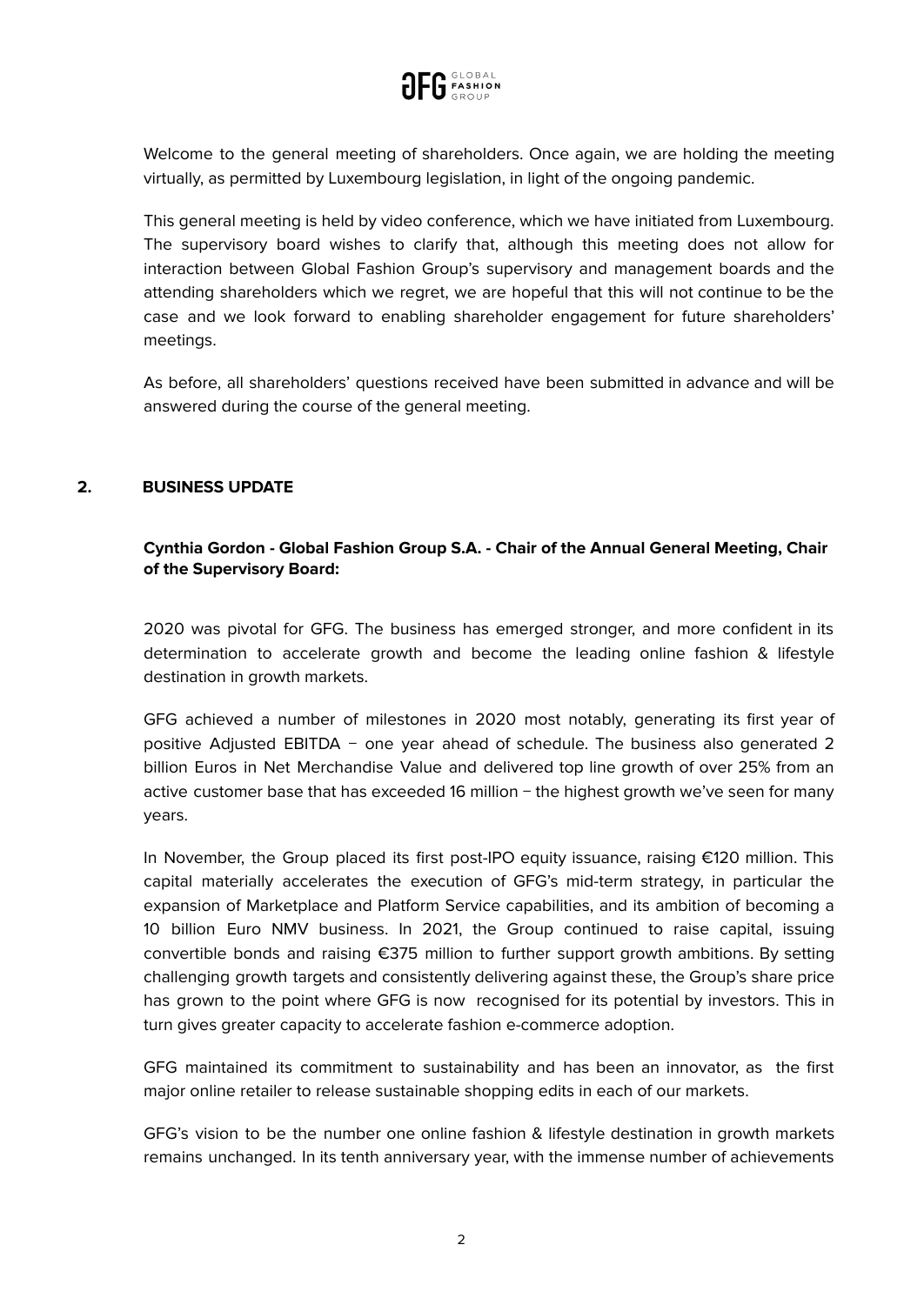

to date, I would like to thank all of our existing and new shareholders and GFG customers who continue to support the business.

Most of all, a huge thank you to the GFG team, particularly front line staff, who, in unprecedented times, adapted quickly to ensure customers continued to get a seamless service. Without this the results from the past year would not have been possible. Together with our Team, customers and shareholders, GFG looks forward to the future.

Finally, I would like to take this opportunity to thank Alexis Babeau, a member of the Supervisory Board, a colleague and a friend who will step down from the Supervisory Board after more than six years of exceptional service. Alexis has been dedicated in his commitment to the growth of GFG, having played a key role in the transformation of GFG to a publicly listed company, celebrating its first year of positive Adjusted EBITDA.

We also propose Philipp Povel be appointed to the Supervisory Board. Philipp is the co-founder and former CEO of our LatAm business Dafiti, having served in this role for over ten years. Philipp was a key member of our Group's executive team in LatAm and he brings with him a wealth of experience as the founder of Dafiti and his knowledge of our Group. Through his appointment, we expect to continue to benefit from Philipp's knowledge and experience and we believe Philipp will greatly complement the expertise of the Supervisory Board.

#### **3. OPENING OF THE ANNUAL GENERAL MEETING**

# **Cynthia Gordon - Global Fashion Group S.A. - Chair of the Annual General Meeting, Chair of the Supervisory Board:**

I now open this annual shareholders' meeting and welcome all shareholders and participants. I would like to introduce some key attendees. Firstly, Christoph.

# **Christoph Barchewitz - Global Fashion Group S.A. - Co-CEO & Member of the Management Board:**

Thank you, Cynthia. Good morning to everyone who has joined us today and thank you for being here. I am Christoph Barchewitz, Co-CEO of Global Fashion Group and a member of the Management Board. I'll be answering the Q&A following the presentation of the results.

# **Cynthia Gordon - Global Fashion Group S.A. - Chair of the Annual General Meeting, Chair of the Supervisory Board:**

Thank you, Christoph. We also welcome **Alexander Olliges from Arendt & Medernach** and **Markus Laue of LINK Market Services.** As some of our resolutions relating to the authorized capital and the share cancellation require adjustments to the articles of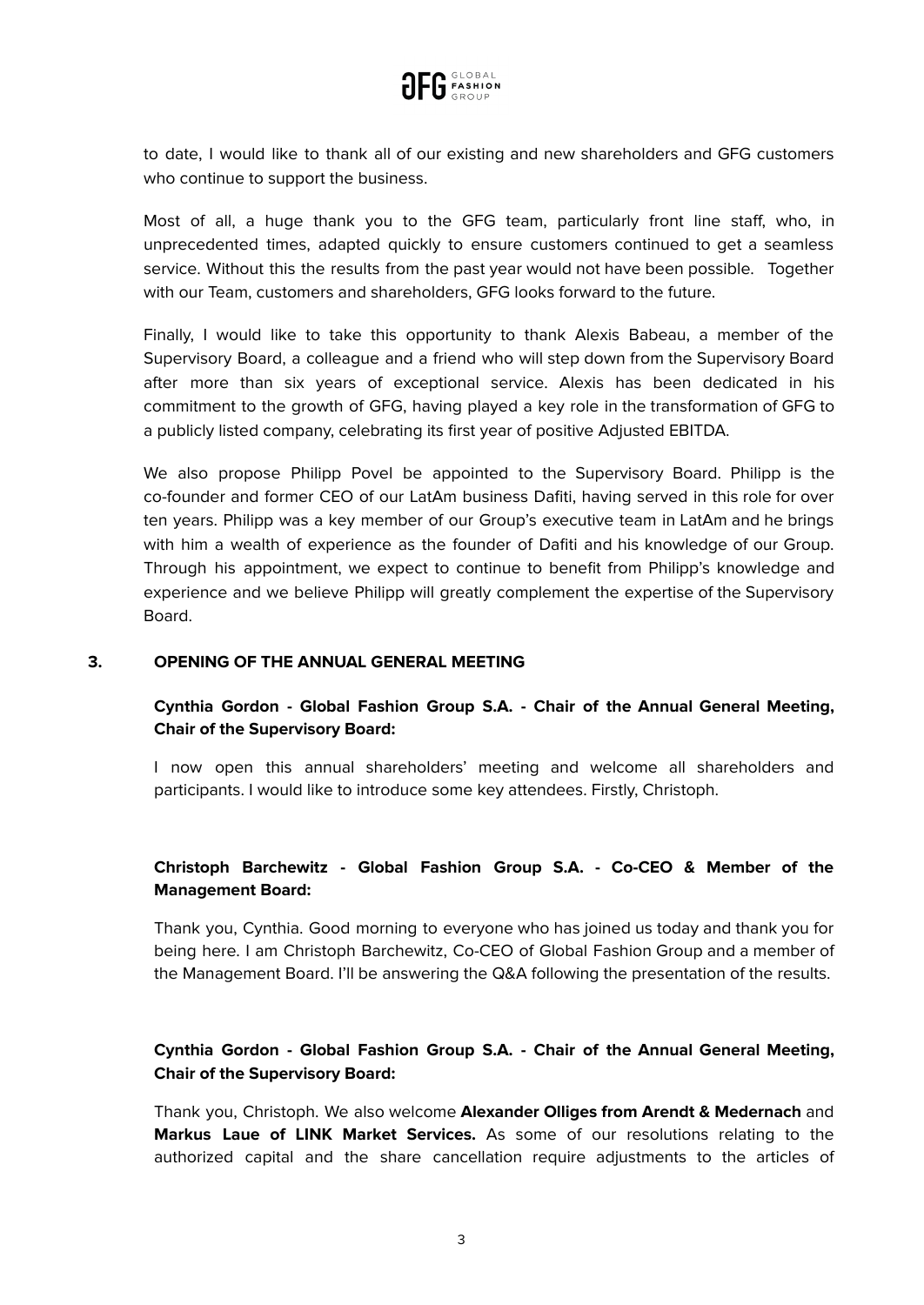

association, we are pleased to welcome **notary Marc Elvinger** to this video conference to enact the resolutions.

I will walk you through the resolutions proposed and announce the votes.

### **4. APPOINTMENT OF THE BOARD OF THE MEETING AND VOTING PROCESS**

# **Cynthia Gordon - Global Fashion Group S.A. - Chair of the Annual General Meeting, Chair of the Supervisory Board:**

I will chair this AGM, Alexander Olliges is appointed as secretary and Markus Laue is the scrutineer of the Meeting.

I remind the attending shareholders that no votes may be cast during the Meeting. The shareholders were required to cast their voting rights before this Meeting.

Following each proposal, I will announce the voting results.

## **5. COMPOSITION AND QUORUM**

# **Cynthia Gordon - Global Fashion Group S.A. - Chair of the Annual General Meeting, Chair of the Supervisory Board:**

I confirm that the Meeting has been duly convened by a convening notice containing the agenda of the Meeting, which has been published in Recueil Electronique des Sociétés et Associations (RESA), reference number number RESA\_2021\_088.23; in issue number 95 of the Luxembourg newspaper Tageblatt and via the DGAP on 23 April 2021. The AGM has also been convened in accordance with the requirements of the Shareholder Rights Directive II. The convening notice has been submitted to the members of the Management Board, the Supervisory Board and to our auditors.

I note that, based on the attendance list, shareholders representing **fourteen million, one hundred twenty-nine thousand, two hundred and sixty-one (14,129,261)** common shares have cast their votes by appointing a proxy. Moreover, shareholders representing **one hundred thirty-one million, six hundred twenty-three thousand, two hundred and three (131,623,203)** common shares have cast their votes in writing. Altogether, shareholders representing **one hundred forty-five million, seven hundred fifty-two thousand, four hundred and sixty-four (145,752,464)** common shares cast their votes out of **two hundred sixteen million four hundred thirty-five thousand two hundred fifty-one (216,435,251)** issued common shares of the Company.

I note that the required conditions to adopt the resolutions 20, 21 and 22 of the agenda, i.e. at least half of the share capital being present or represented, are fulfilled. I remind the attending shareholders that no votes are required for the agenda item 1, the agenda items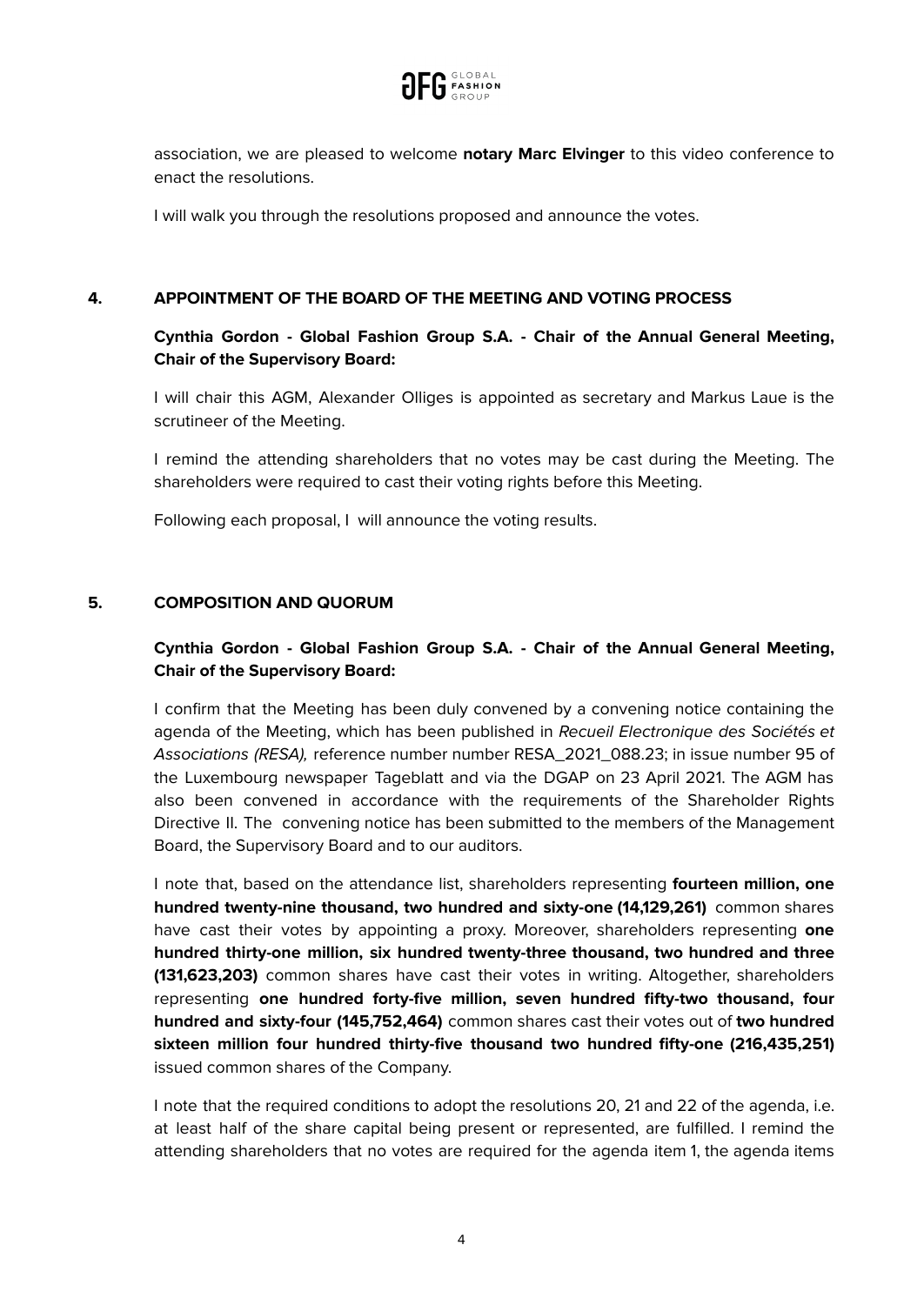

2-19 are adopted with a simple majority and the agenda items 20-22 are adopted by a majority of two thirds of the votes validly cast.

Finally, I would like to note that the Company received some votes from shareholders that had not submitted a Declaration of Participation Form to the Company by the stated deadline of 12 May 2021 or where there had been voting discrepancies. As a result of this, and in line with the requirements of Luxembourg law to which the Company is subject, these votes are deemed to be invalid and therefore could not be counted at this general meeting. I confirm that the invalid votes, if counted, would not have changed the outcome for any of the proposed resolutions as they each would have still received over 90% approval. We are always available for dialogue with our shareholders and welcome a discussion to understand their feedback. We also recognise that we need to improve the communication with our shareholders to ensure that all voting requirements are fully understood in order to enable all shareholders to participate in our future general meetings.

#### **6. RESOLUTIONS & VOTING RESULTS**

## **Cynthia Gordon - Global Fashion Group S.A. - Chair of the Annual General Meeting, Chair of the Supervisory Board:**

The Meeting now passes on to the items of the agenda:

#### **FIRST RESOLUTION**

I present to the general meeting the combined consolidated management report of the management board of the Company and the report of the independent auditor on the Company's consolidated accounts for the financial year ended 31 December 2020 prepared in accordance with the International Financial Reporting Standards as adopted by the European Union) and on the Company's annual accounts for the financial year ended 31 December 2020 prepared in accordance with IFRS.

I remind you that no vote is required on this resolution.

#### **SECOND RESOLUTION**

I propose that the general meeting of shareholders approve the consolidated accounts for the financial year which ended on 31 December 2020 showing a balance sheet total of **one billion one hundred seventy-three million one hundred thousand euro (EUR 1,173,100,000)**, as presented by the Management Board.

I note that the votes in respect of this resolution were cast as follows:

**YES votes: 145,752,464 (one hundred and forty-five million, seven hundred and fifty-two thousand, four hundred and sixty-four) = 100%**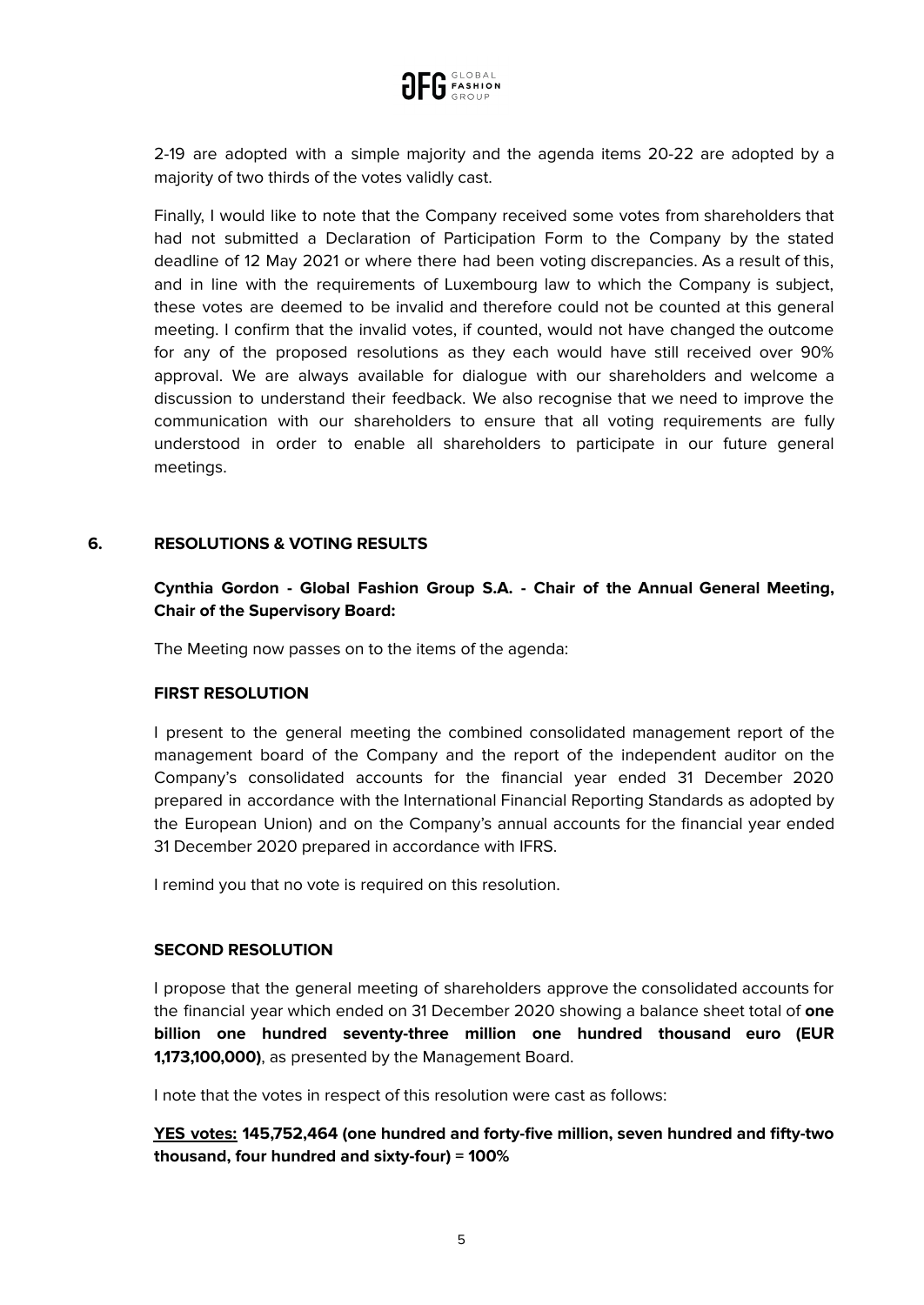

## **NO votes: 0 (zero) = 0%**

**ABSTENTIONS: 0 (zero) = 0**

In light of the result, the resolution is therefore adopted.

## **THIRD RESOLUTION**

I propose that the general meeting of shareholders approve the annual accounts for the financial year which ended on 31 December 2020 showing a balance sheet total of **one billion two hundred sixty-five million four hundred twenty-nine thousand three hundred fifty-four euro and eleven cents (EUR 1,265,429,354.11)**, as presented by the Management Board.

I note that the votes in respect of this resolution were cast as follows:

**YES votes: 145,752,464 (one hundred and forty-five million, seven hundred and fifty-two thousand, four hundred and sixty-four) = 100%**

**NO votes: 0 (zero) = 0%**

**ABSTENTIONS: 0 (zero) = 0**

In light of the result, the resolution is therefore adopted.

## **FOURTH RESOLUTION**

I propose that the general meeting of shareholders acknowledge a **loss of forty three point seven million Euros (EUR 43.7 million)** and resolves to allocate it as follows:

- **-** Results of the financial year 2020: **43.7 million Euros loss**
- Losses brought forward: **2,273.2 million Euros**

I note that the votes in respect of this resolution were cast as follows:

**YES votes: 145,752,464 (one hundred and forty-five million, seven hundred and fifty-two thousand, four hundred and sixty-four) = 100%**

**NO votes: 0 (zero) = 0%**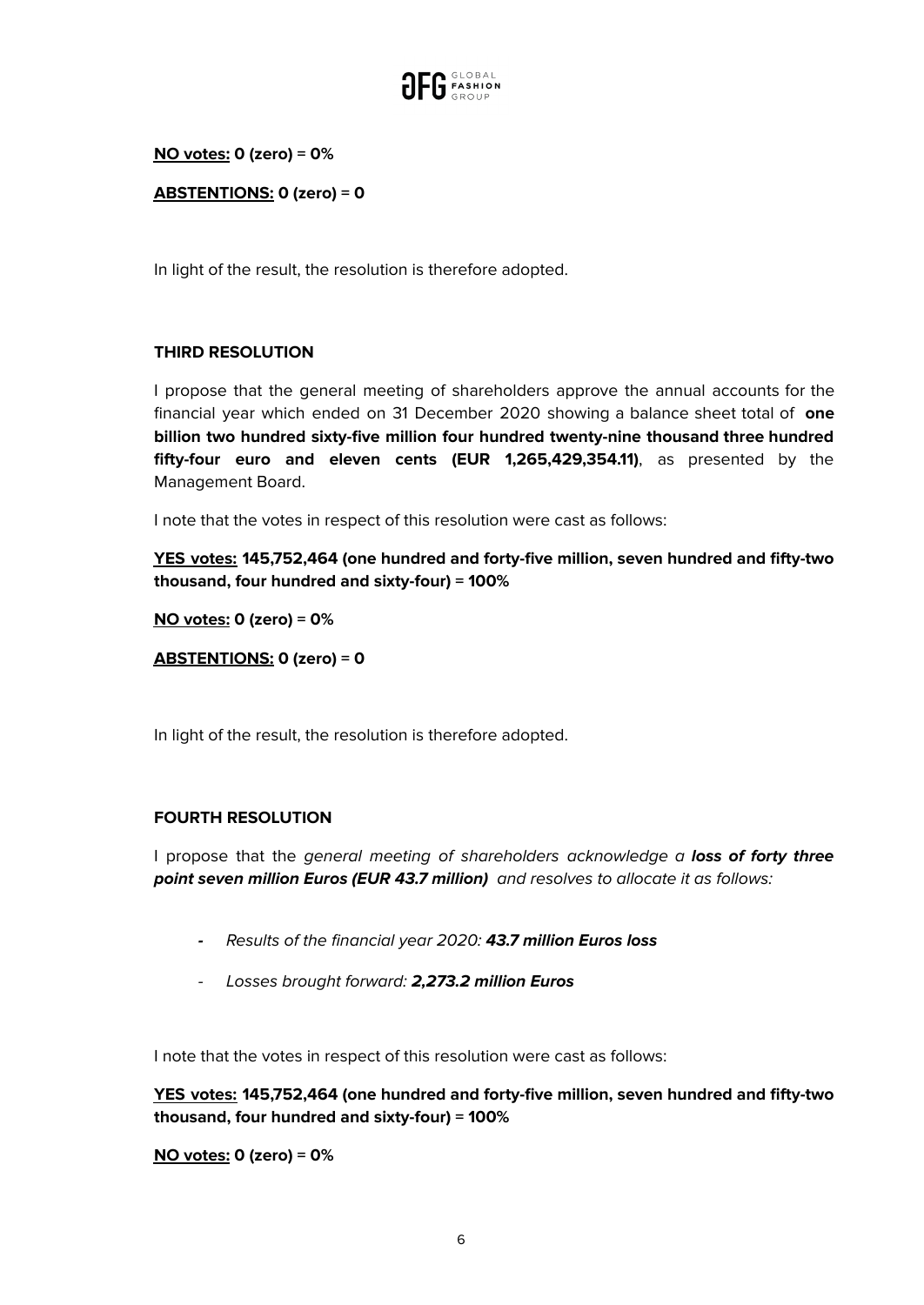

## **ABSTENTIONS: 0 (zero) = 0**

In light of the result, the resolution is therefore adopted.

### **FIFTH TO THIRTEENTH RESOLUTION**

I propose that the general meeting grant discharge to the following persons for the exercise of their respective mandates during the financial year ended 31 December 2020:

(i) Christoph Barchewitz, member of the Management Board. I note that the votes in respect of this resolution were cast as follows:

**YES votes: 145,752,464 (one hundred and forty-five million, seven hundred and fifty-two thousand, four hundred and sixty-four) = 100%**

**NO votes: 0 (zero) = 0%**

**ABSTENTIONS: 0 (zero) = 0**

In light of the result, the resolution is therefore adopted.

(ii) Patrick Schmidt, member of the Management Board. I note that the votes in respect of this resolution were cast as follows:

**YES votes: 145,752,464 (one hundred and forty-five million, seven hundred and fifty-two thousand, four hundred and sixty-four) = 100%**

**NO votes: 0 (zero) = 0%**

**ABSTENTIONS: 0 (zero) = 0**

In light of the result, the resolution is therefore adopted.

(iii) Mathew Price, member of the Management Board. I note that the votes in respect of this resolution were cast as follows:

**YES votes: 145,752,464 (one hundred and forty-five million, seven hundred and fifty-two thousand, four hundred and sixty-four) = 100%**

**NO votes: 0 (zero) = 0%**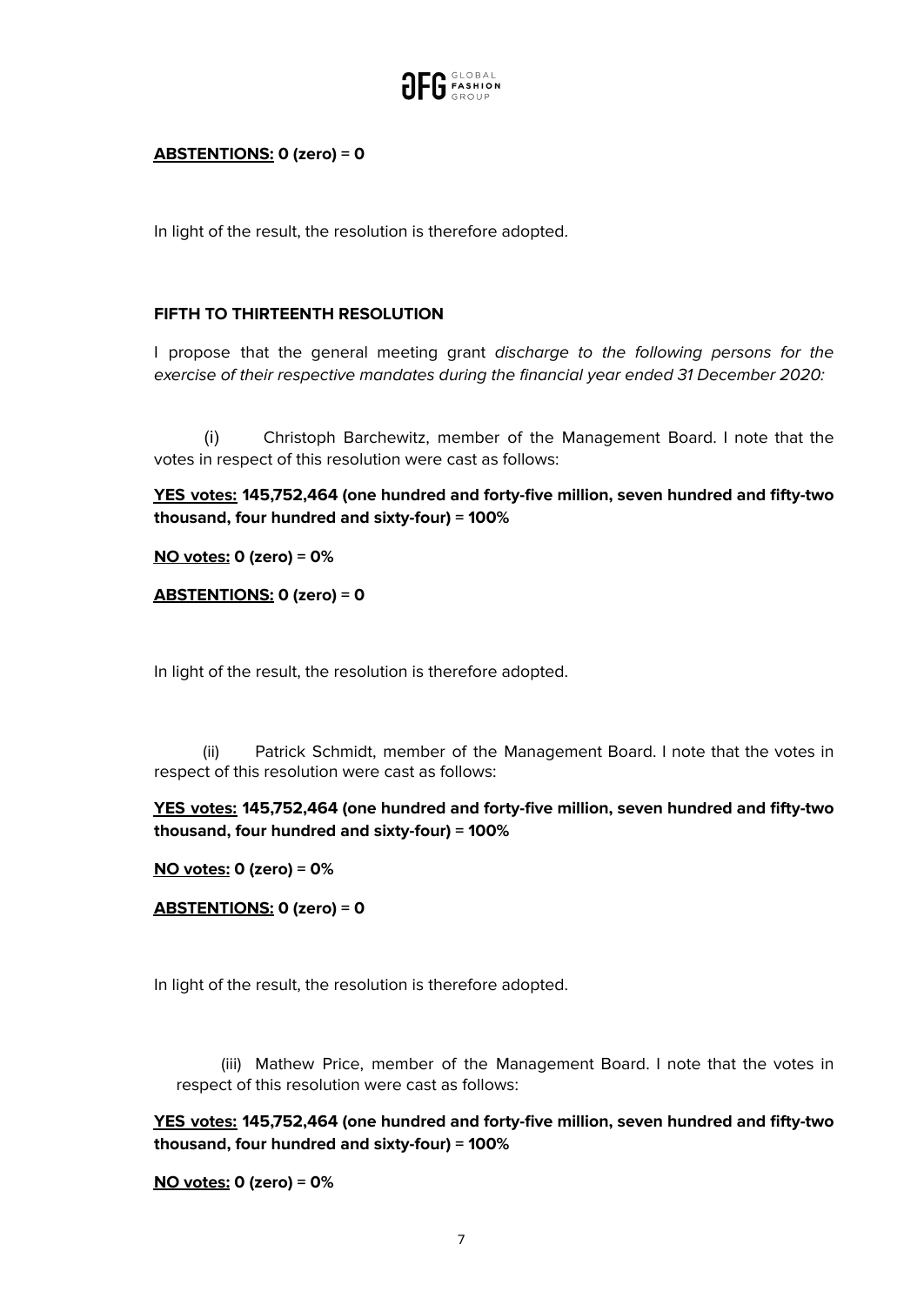

## **ABSTENTIONS: 0 (zero) = 0**

In light of the result, the resolution is therefore adopted.

(iv) Alexis Babeau, member of the Supervisory Board. I note that the votes in respect of this resolution were cast as follows:

**YES votes: 145,752,464 (one hundred and forty-five million, seven hundred and fifty-two thousand, four hundred and sixty-four) = 100%**

**NO votes: 0 (zero) = 0%**

**ABSTENTIONS: 0 (zero) = 0**

In light of the result, the resolution is therefore adopted.

(v) Georgi Ganev, member of the Supervisory Board. I note that the votes in respect of this resolution were cast as follows:

**YES votes: 145,752,464 (one hundred and forty-five million, seven hundred and fifty-two thousand, four hundred and sixty-four) = 100%**

**NO votes: 0 (zero) = 0%**

**ABSTENTIONS: 0 (zero) = 0**

In light of the result, the resolution is therefore adopted.

(vi) Cynthia Gordon, member of the Supervisory Board. I note that the votes in respect of this resolution were cast as follows:

**YES votes: 145,752,464 (one hundred and forty-five million, seven hundred and fifty-two thousand, four hundred and sixty-four) = 100%**

**NO votes: 0 (zero) = 0%**

**ABSTENTIONS: 0 (zero) = 0**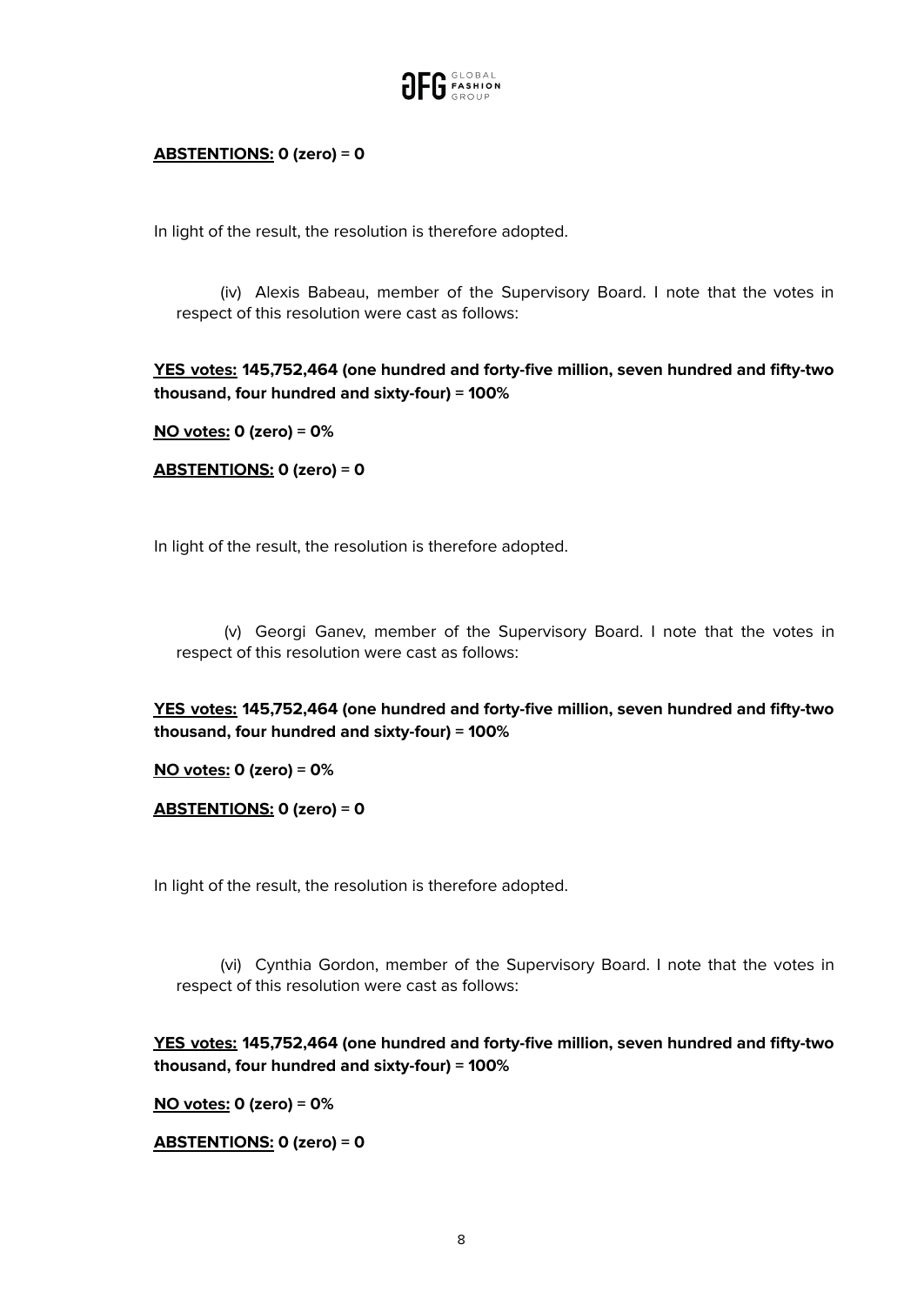

In light of the result, the resolution is therefore adopted.

(vii) Victor Herrero, member of the Supervisory Board. I note that the votes in respect of this resolution were cast as follows:

**YES votes: 145,752,464 (one hundred and forty-five million, seven hundred and fifty-two thousand, four hundred and sixty-four) = 100%**

**NO votes: 0 (zero) = 0%**

**ABSTENTIONS: 0 (zero) = 0**

In light of the result, the resolution is therefore adopted.

(viii) Carol Shen, member of the Supervisory Board. I note that the votes in respect of this resolution were cast as follows:

**YES votes: 145,752,464 (one hundred and forty-five million, seven hundred and fifty-two thousand, four hundred and sixty-four) = 100%**

**NO votes: 0 (zero) = 0%**

**ABSTENTIONS: 0 (zero) = 0**

In light of the result, the resolution is therefore adopted.

(ix) Laura Weil, member of the Supervisory Board. I note that the votes in respect of this resolution were cast as follows:

**YES votes: 145,752,464 (one hundred and forty-five million, seven hundred and fifty-two thousand, four hundred and sixty-four) = 100%**

**NO votes: 0 (zero) = 0%**

**ABSTENTIONS: 0 (zero) = 0**

In light of the result, the resolution is therefore adopted.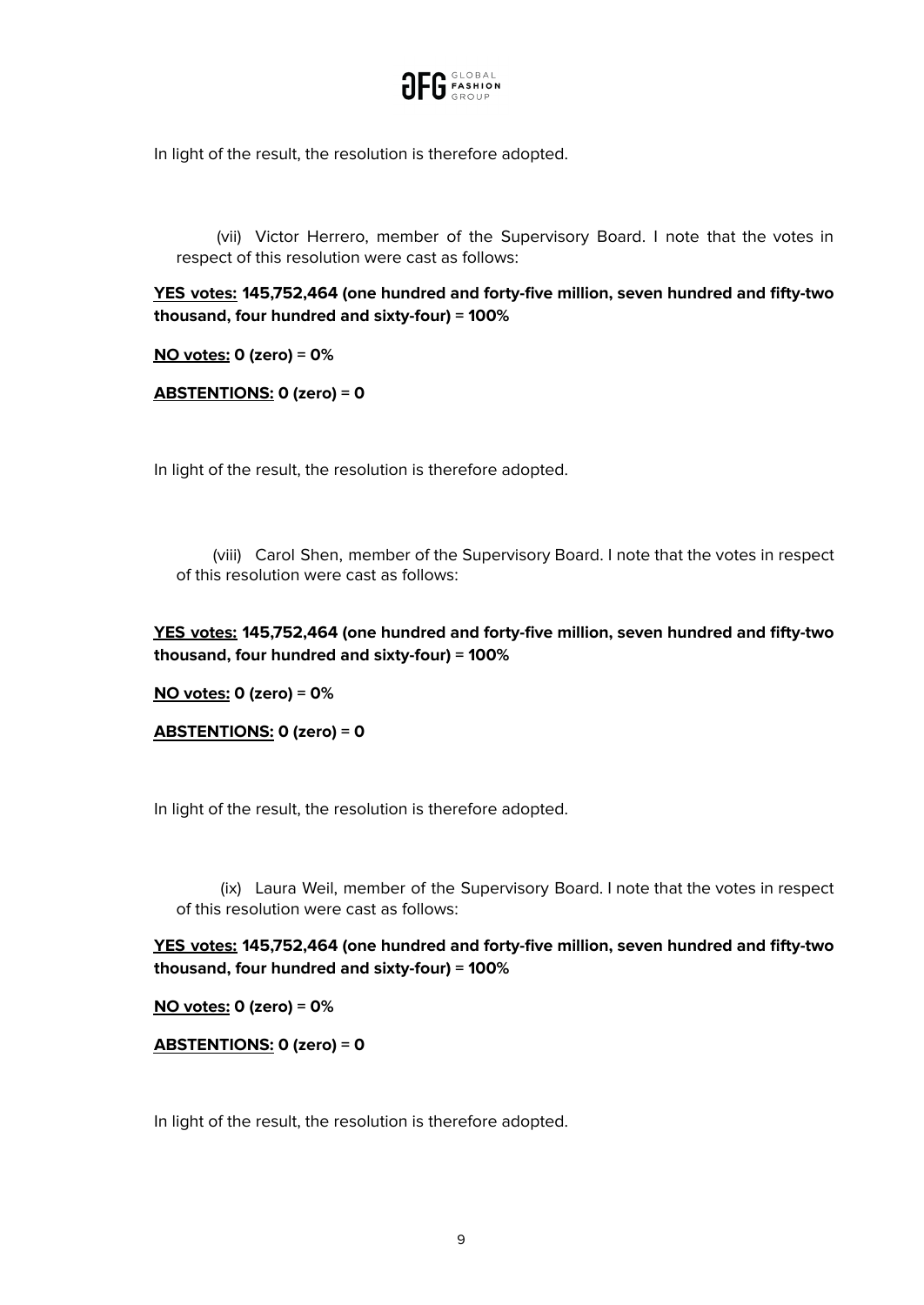

#### **FOURTEENTH RESOLUTION**

# **Cynthia Gordon - Global Fashion Group S.A. - Chair of the Annual General Meeting, Chair of the Supervisory Board**

I propose that the general meeting acknowledge the resignation of Alexis Babeau as member of the Supervisory Board and resolves to appoint Philipp Povel as a member of the Supervisory Board for a period ending at the annual general meeting that will be held in the year 2022.

I note that the votes in respect of this resolution were cast as follows:

**YES votes: 145,752,464 (one hundred and forty-five million, seven hundred and fifty-two thousand, four hundred and sixty-four) = 100%**

**NO votes: 0 (zero) = 0%**

**ABSTENTIONS: 0 (zero) = 0**

In light of the result, the resolution is therefore adopted.

#### **FIFTEENTH RESOLUTION**

I propose that the general meeting resolve to renew the mandate of Ernst & Young as independent auditor of the Company for a period ending at the annual general meeting that will be held in the year 2022.

I note that the votes in respect of this resolution were cast as follows:

**YES votes: 145,752,463 (one hundred and forty-five million, seven hundred and fifty-two thousand, four hundred and sixty-three) = 99.99%**

**NO votes: 1 (one) = 0.01%**

**ABSTENTIONS: 0 (zero) = 0**

In light of the result, the resolution is therefore adopted.

#### **SIXTEENTH RESOLUTION**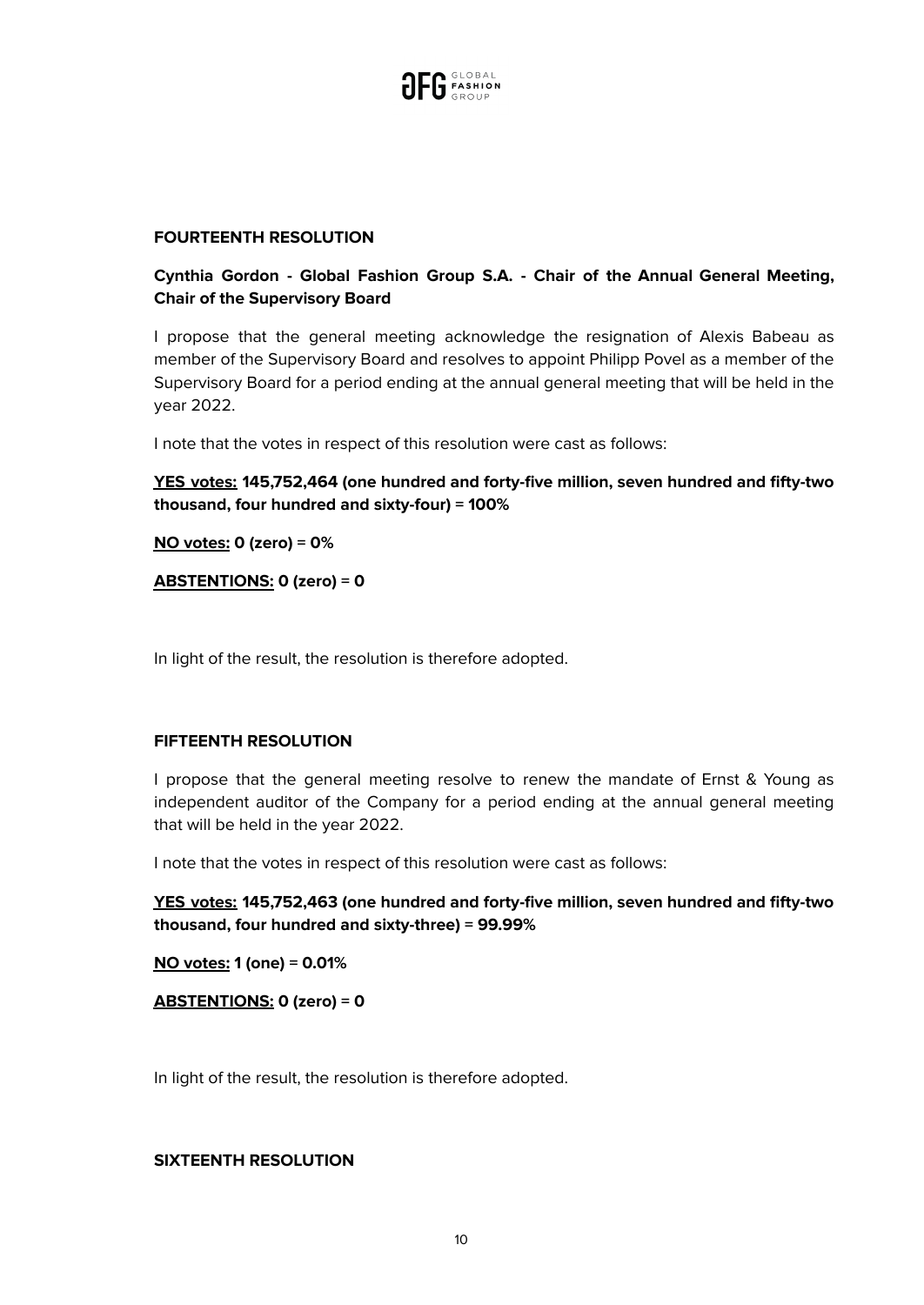

I present to the general meeting the remuneration report for the members of the Management Board and the Supervisory Board made available to the shareholders on the Company's website and propose that the general meeting pass an advisory vote on said report following the Management Board's invitation.

I note that the votes in respect of this resolution were cast as follows:

**YES votes: 135,562,938 (one hundred and thirty-five million, five hundred and sixty-two thousand, nine hundred and thirty-eight) = 99.99%**

**NO votes: 1 (one) = 0.01%**

**ABSTENTIONS: 10,189,525 (ten million, one hundred and eighty-nine thousand, five hundred and twenty-five)**

In light of the result, the resolution is therefore adopted.

#### **SEVENTEENTH RESOLUTION**

I present to the general meeting the revised remuneration policy for the members of the Management Board and the Supervisory Board and propose that the general meeting pass an advisory vote on said report following the Management Board's invitation.

I note that the votes in respect of this resolution were cast as follows:

**YES votes: 135,562,939 (one hundred and thirty-five million, five hundred and sixty-two thousand, nine hundred and thirty-nine) = 100%**

#### **NO votes: 0 (zero) = 0%**

**ABSTENTIONS: 10,189,525 (ten million, one hundred and eighty-nine thousand, five hundred and twenty-five)**

In light of the result, the resolution is therefore adopted.

#### **EIGHTEENTH RESOLUTION**

I propose that the general meeting approve and, to the extent necessary, ratify the remuneration of the Supervisory Board for the financial year ending 31 December 2021, which is unchanged from the prior year, split as follows:

|  | <b>Supervisory Board</b> | <b>Audit Committee</b> | Sustainability<br>Committee |
|--|--------------------------|------------------------|-----------------------------|
|--|--------------------------|------------------------|-----------------------------|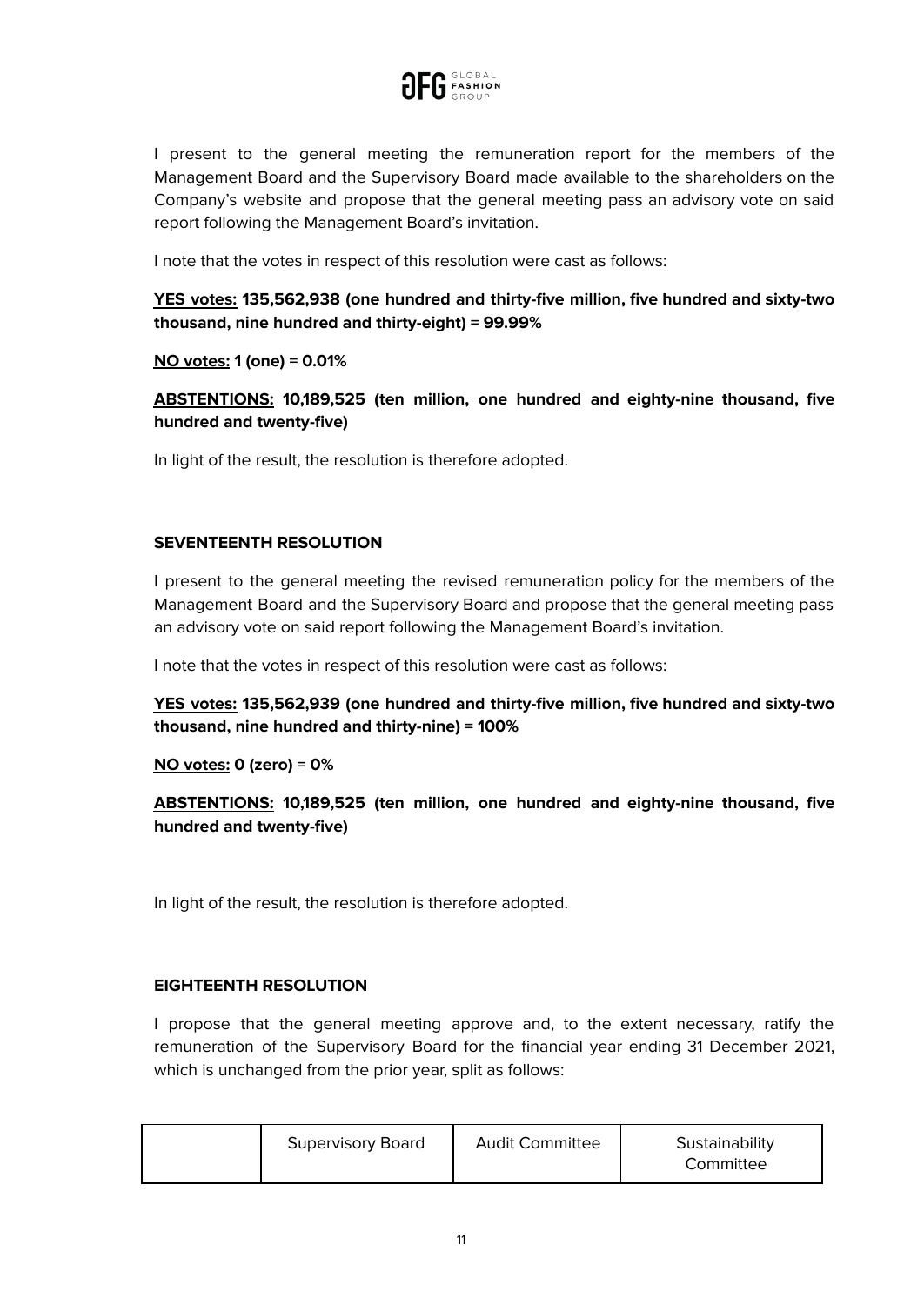

| Chairman         | 45,000 euros<br>(cumulative with<br>Member fee) | 40,000 euros<br>(cumulative with<br>Member fee) | 35,000 euros<br>(cumulative with<br>Member fee) |
|------------------|-------------------------------------------------|-------------------------------------------------|-------------------------------------------------|
| Vice<br>Chairman | 25,000 euros<br>(cumulative with<br>Member fee) | n/a                                             | n/a                                             |
| Member           | 35,000 euros                                    | 10,000 euros                                    | 10,000 euros                                    |

I note that the votes in respect of this resolution were cast as follows:

**YES votes: 145,752,464 (one hundred and forty-five million, seven hundred and fifty-two thousand, four hundred and sixty-four) = 100%**

**NO votes: 0 (zero) = 0%**

**ABSTENTIONS: 0 (zero) = 0**

In light of the result, the resolution is therefore adopted.

## **NINETEENTH RESOLUTION**

I propose that the general meeting authorise and delegate all necessary powers to the Management Board to acquire up to 20% of the total number of common shares of the Company issued on the date of the Annual General Meeting for a price which may not exceed by more than 15% the highest of either:

- i. the volume weighted average price (VWAP) in Xetra trading (or a corresponding successor system) of the common shares of the Company over the three trading days in Frankfurt am Main preceding the day of the decision of the Management Board (or any one of its delegates) to repurchase; or
- ii. the opening trading price of the common shares of the Company in Xetra trading on the day of the decision of the Management Board (or any one of its delegates) to repurchase ("**Buyback**").

The Buyback shall occur in one or several transactions without cancellation of the acquired shares and without prejudice to i) the principle of equal treatment of all shareholders who are in the same position and ii) the applicable market abuse rules.

I further propose that the general meeting authorise the Management Board to take all measures and execute any formalities which may be necessary in relation to the Buyback.

I note that the votes in respect of this resolution were cast as follows: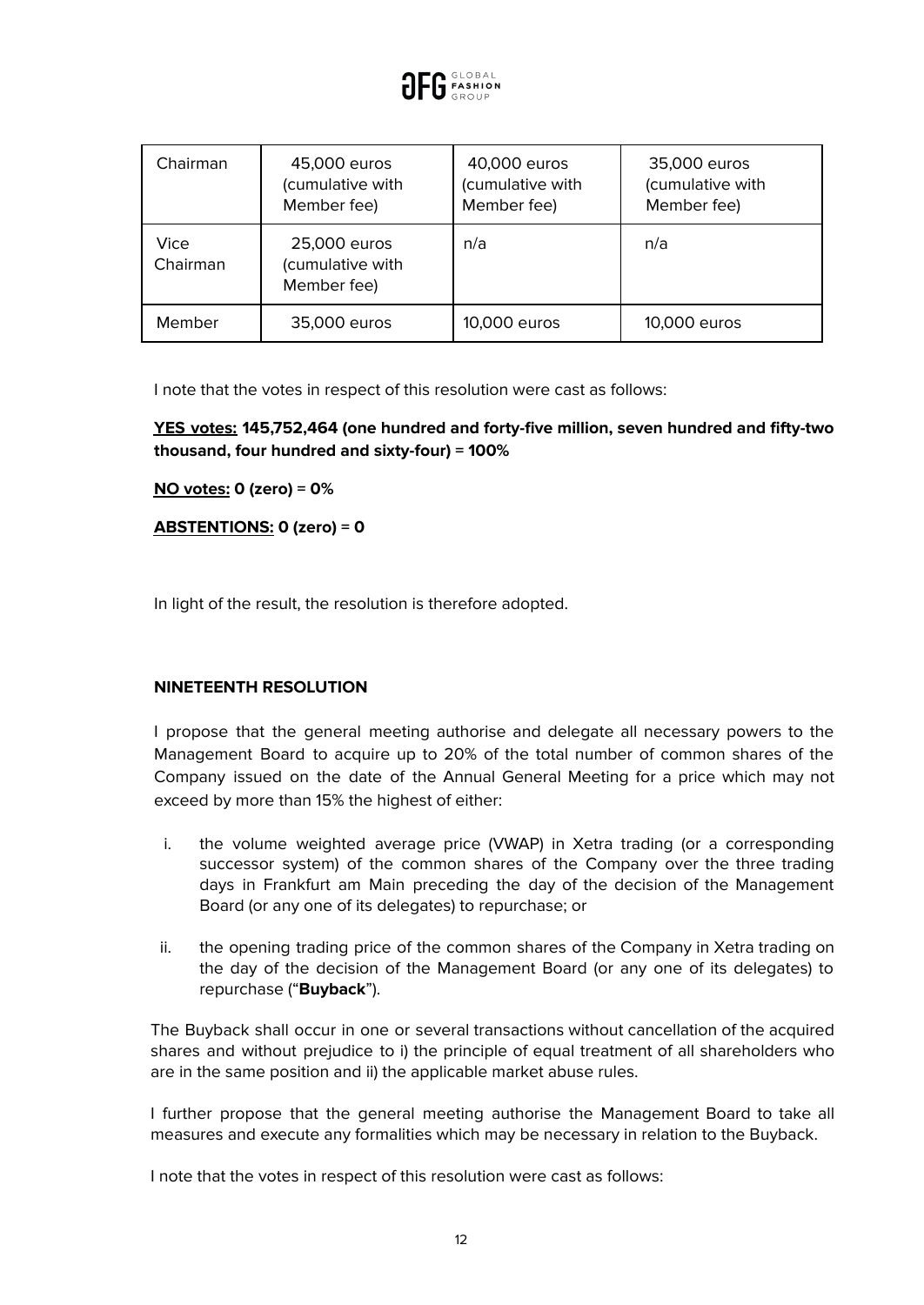

**YES votes: 145,752,463 (one hundred and forty-five million, seven hundred and fifty-two thousand, four hundred and sixty-three) = 99.99%**

**NO votes: 1 (one) = 0.01%**

**ABSTENTIONS: 0 (zero) = 0**

In light of the result, the resolution is therefore adopted.

## **TWENTIETH RESOLUTION**

I present to the general meeting and propose that the general meeting approve the special report of the Management Board with respect to (i) the restatement and renewal of the current authorised capital and the amendment of the Company's authorised capital and (ii) waiving the preferential subscription right of existing shareholders where expressly provided in the special report, and amend articles 6.1 and 6.2 of the articles of association of the Company.

The full text of the special report and the amended articles 6.1 and 6.2 has been made available to the shareholders on the Company's website.

I consequently propose that the general meeting resolve to amend articles 6.1 and 6.2 of the articles of association of the Company as follows:

"6.1 The Company's authorised capital, excluding the issued share capital, is set at two million one hundred fifty thousand euro (EUR 2,150,000), represented by two hundred fifteen million (215,000,000) common shares having a nominal value of one Euro cent (EUR 0.01) each.

6.2 During a period of five (5) years from the date of any resolutions to create, renew or increase the authorised capital pursuant to this article, the management board with the consent of the supervisory board, is hereby authorised to issue common shares, rights, options, warrants, convertible instruments and other securities, restricted stock units, or other equity-based awards or rights to subscribe to or receive shares or grant rights to convert instruments into shares (whether on a regulated or unregulated market), for contributions in cash and/or in kind, within the limits of the authorised capital to such persons and on such terms as set forth in the special report of the management board dated 20 April 2021 as may be amended from time to time on the authorised capital and specifically to proceed with the issue of up to one hundred eighteen million six hundred fifteen thousand (118,615,000) shares without reserving a preferential right to subscribe to the shares issued for the existing shareholders subject to the limitations set forth in the special report of the management board dated 20 April 2021 as may be amended from time to time and it being understood, that any issuance of such instruments will reduce the available authorised capital accordingly."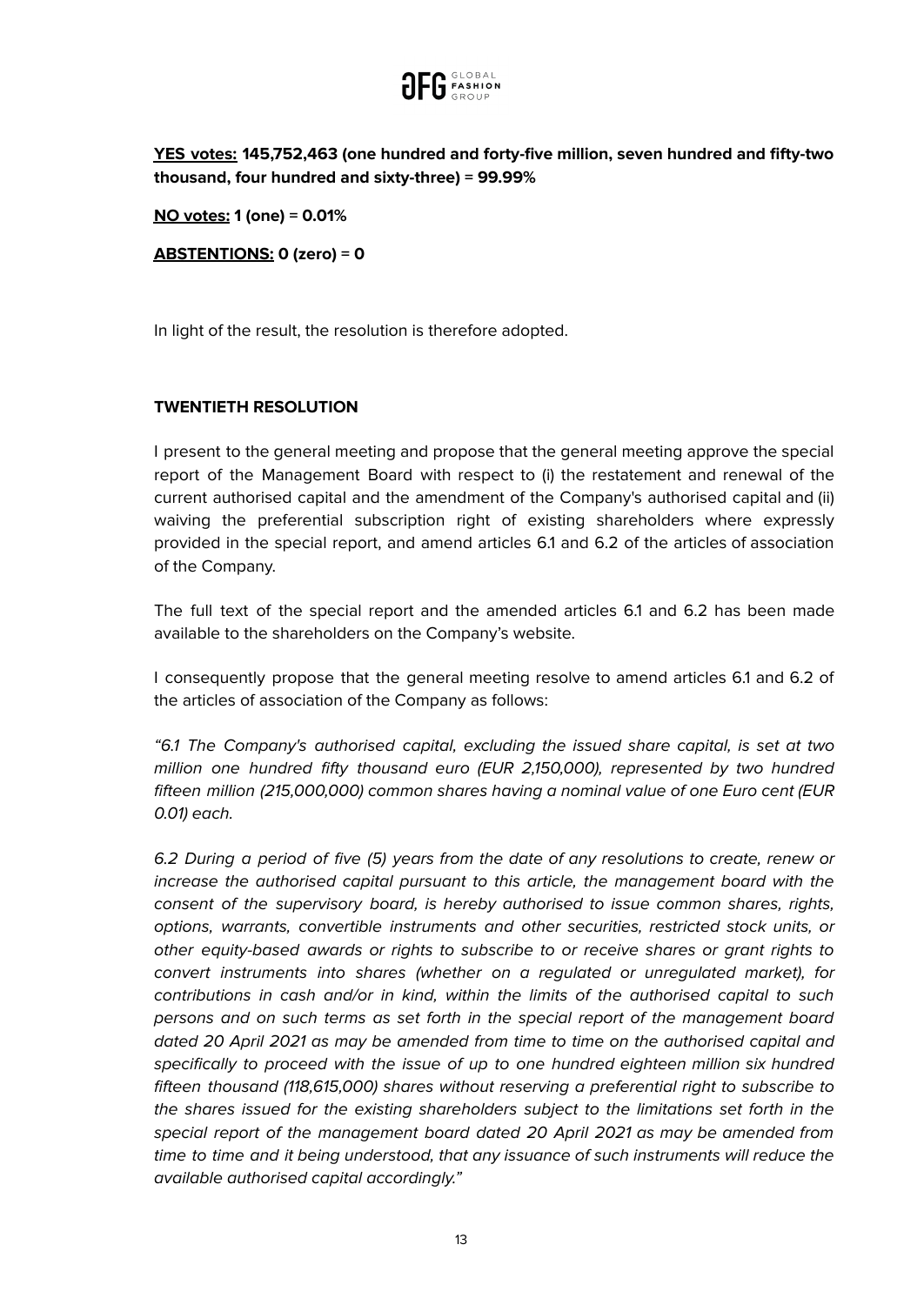

I note that the votes in respect of this resolution were cast as follows:

**YES votes: 145,752,463 (one hundred and forty-five million, seven hundred and fifty-two thousand, four hundred and sixty-three) = 99.99%**

**NO votes: 1 (one) = 0.01%**

**ABSTENTIONS: 0 (zero) = 0**

In light of the result, the resolution is therefore adopted.

## **TWENTY-FIRST RESOLUTION**

I propose that the general meeting approve the amendment of the term of office of members of the Management Board from five (5) years to three (3) years, which will only apply to any new appointments to the Management Board and to any renewals of the terms of the current members of the Management Board. The current terms of office of the existing members of the Management Board will not be affected.

I consequently propose that the general meeting resolve to amend 15.2 which shall henceforth read as follows:

'15.2 The term of office of a member of the management board may not exceed three (3) years, it being understood that the term of the mandate of the members of the management board appointed prior to 26 May 2021 may be up to five (5) years. Members of the management board may also be reappointed for successive terms.'"

I note that the votes in respect of this resolution were cast as follows:

**YES votes: 145,752,464 (one hundred and forty-five million, seven hundred and fifty-two thousand, four hundred and sixty-four) = 100%**

**NO votes: 0 (zero) = 0%**

**ABSTENTIONS: 0 (zero) = 0**

In light of the result, the resolution is therefore adopted.

## **TWENTY-SECOND RESOLUTION**

Considering that the entire outstanding share capital of the Company is now composed of dematerialised shares, I propose that the general meeting approve the deletion of article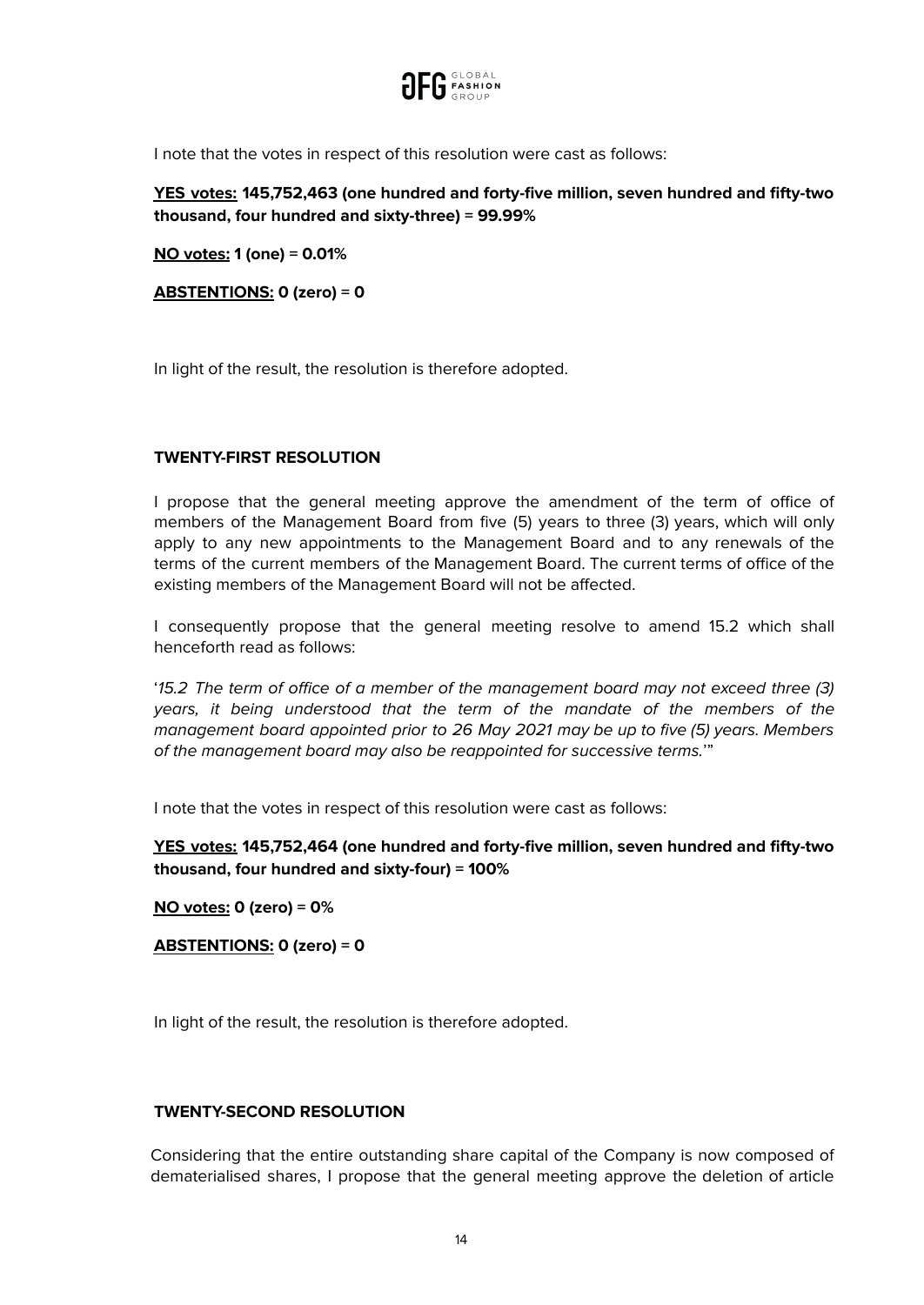

7.5 and articles 28.1 to 28.5 of the articles of association of the Company, the purpose of which was to cover the conversion of common shares of the Company from their initial registered form into dematerialised form and has now been fulfilled as well as the re-numbering of the articles of association accordingly.

I note that the votes in respect of this resolution were cast as follows:

**YES votes: 145,752,464 (one hundred and forty-five million, seven hundred and fifty-two thousand, four hundred and sixty-four) = 100%**

**NO votes: 0 (zero) = 0%**

**ABSTENTIONS: 0 (zero) = 0**

In light of the result, the resolution is therefore adopted.

# **Cynthia Gordon - Global Fashion Group S.A. - Chair of the Annual General Meeting, Chair of the Supervisory Board:**

This now concludes the presentation of the resolutions and voting results. I now invite Christoph to take the floor for our Q&A segment.

#### **7. Q&A**

## **Christoph Barchewitz - Global Fashion Group S.A. - Co-CEO & Member of the Management Board:**

Thanks very much, Cynthia. I shall now answer a number of questions submitted by the shareholders in advance of the AGM.

Turning to our first question:

# **How was the presence of the individual members of the Supervisory Board at the meetings of the Supervisory Board and the committee meetings?**

The Supervisory Board meets at least once per quarter, in line with its rules of procedure. In 2020, there were eleven meetings of the Supervisory Board, with the exception of one member, who did not attend an ad-hoc meeting in March 2020, and one member, who did not attend an ad-hoc meeting in May 2020. The Chairman was always present.

In 2020, there were seven meetings of the Audit Committee and all the members of the Audit Committee attended all the respective meetings, with the exception of one member,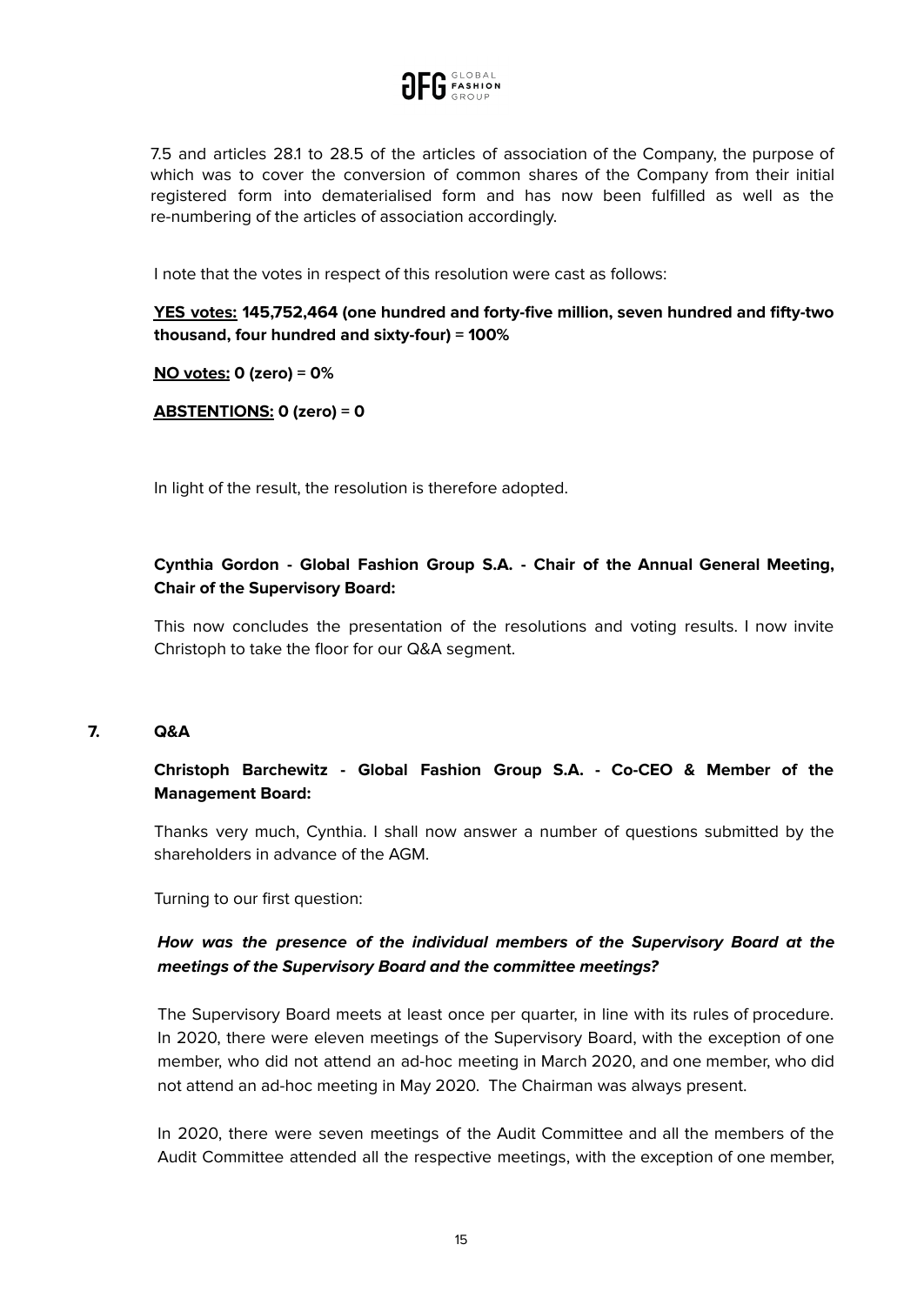

who did not attend an ad hoc meeting of the Audit Committee in August 2020. The Chairman was always present.

In 2020, there were four meetings of the Sustainability Committee and all the members of the Sustainability Committee attended all the respective meetings.

# **Christoph Barchewitz - Global Fashion Group S.A. - Co-CEO & Member of the Management Board:**

Our second question:

# **Mr. Povel is to be appointed to the supervisory board. How did the selection process take place? Were there any other candidates? What were the deciding criteria/factors for the nomination of Mr. Povel? Was an external consultant hired for the selection process?**

We are proposing the appointment of Philipp Povel as replacement to Alexis Babeau who is stepping down after six years of serving on the board. The Shareholders will vote as to whether to approve the appointment of Philipp Povel to the Supervisory Board for a one year term until the AGM approves the annual accounts for the financial year ending 31 December 2021. Philipp is the co-founder and former Chief Executive Officer of dafiti, our Latin American business, having served in this role for over ten years. He brings with him a wealth of experience as the founder of a successful tech business, as well as his knowledge of the Company, its business and operating environment. We believe Philipp will greatly complement the skills and expertise of the Supervisory Board. Prior to Philipp's proposed appointment, we did not undertake a formal selection process with other candidates or external consultants as the full Supervisory Board comes up for re-election in 2022 and a selection process will take place ahead of that.

# **Christoph Barchewitz - Global Fashion Group S.A. - Co-CEO & Member of the Management Board:**

Now, our third question:

**A shareholder has noted its general refusal to mandate Ernst & Young until the allegations regarding the Wirecard scandal have been completely resolved and Ernst & Young has presented a conclusive policy for the quality assurance of its examination procedures. What management considerations led you to propose Ernst & Young as auditor?**

As a Luxembourg incorporated company, GFG works with Ernst & Young in Luxembourg and its audit procedures are carried out by Ernst & Young in Luxembourg, which is distinct from Ernst & Young in Germany. The Company has worked with Ernst & Young in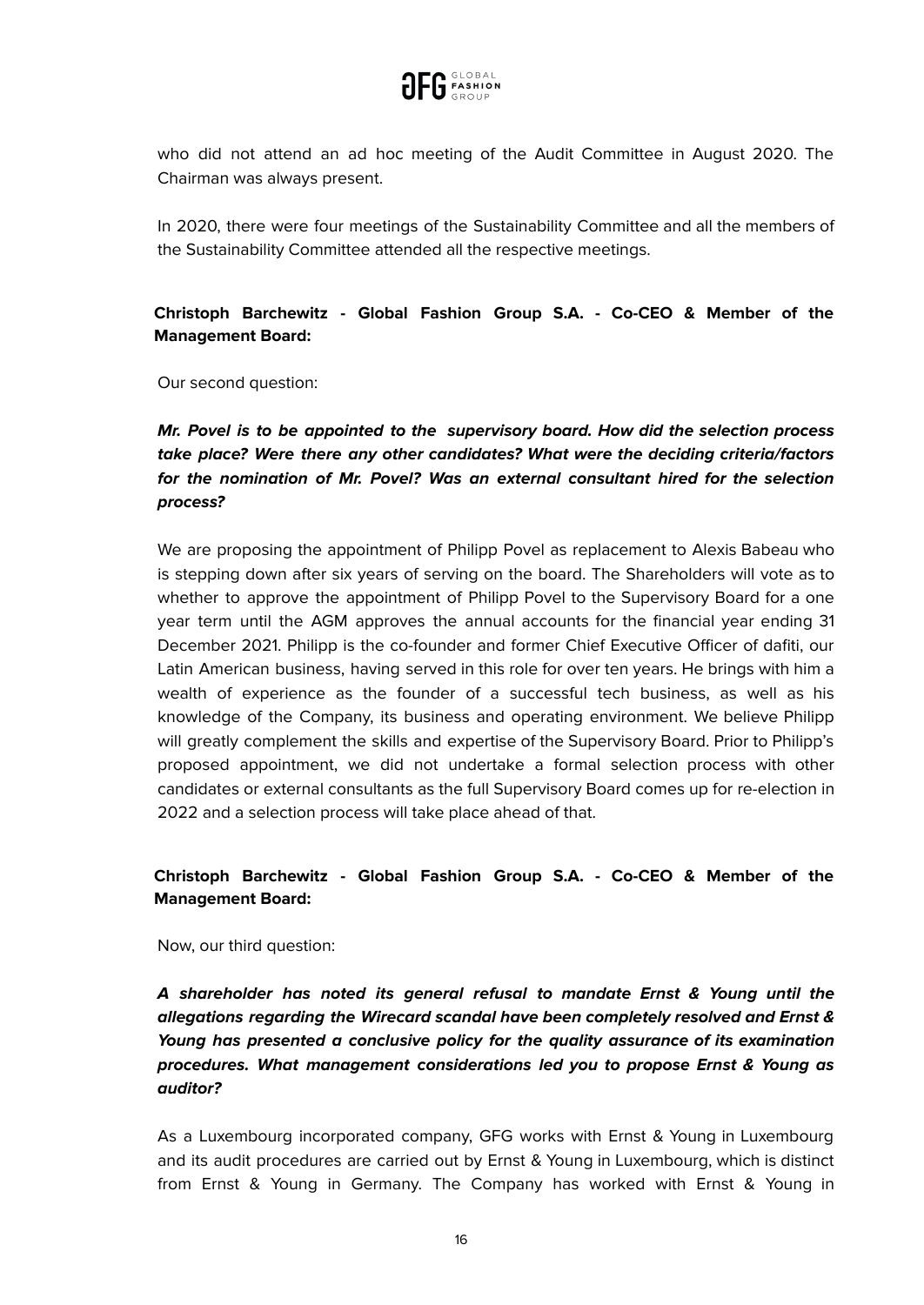

Luxembourg since its incorporation in 2014 and is confident that the processes and procedures in place are robust enough to ensure a full and accurate audit of the Company. In line with Luxembourg laws, our key audit partners (including the engagement quality reviewer) rotate at regular intervals, with the last rotation having taken place in 2019. This creates additional safeguards as to the quality of the audit. In addition, our Audit Committee closely scrutinises the appropriateness and effectiveness of Ernst & Young, and ensures the rotation of the partners of Ernst & Young in Luxembourg. Our auditors also meet regularly with the members of the Supervisory Board, including the Chair of the Audit Committee, without Management.

## **Christoph Barchewitz - Global Fashion Group S.A. - Co-CEO & Member of the Management Board:**

The fourth question:

**The previous structure of the Management Board remuneration and the resulting income of the Management Board members deviates significantly from the new remuneration system proposed under Resolution 17. A shareholder demands at least 50% variable remuneration and therefore rejects the draft Resolution 16. When should the system proposed under Resolution 17 be used for all board members?**

The Compensation of the management board which is attributable to the financial year 2020, was (on average across the 3 Management Board Members) a ratio mix 30% Fixed and 70% variable based on 'Benefits Granted'. The Supervisory Board considers 'Benefits Granted' as the appropriate assessment of the compensation mix due to the 4 year holding period applicable to LTI Grants. Therefore 'Benefits Granted' should be the reference point for remuneration mix.

As the holding periods start to expire for applicable vested tranches from 2023 onwards, the mix of Benefits Received by the Management Board will start to shift toward higher variables. This is a natural consequence of the Management Board appointments effective from June 2019 and subsequent LTI grants awarded in September 2019.

As for the remuneration policy in Resolution 17 which proposes certain amendments to the policy approved at the last AGM, in line with the German Corporate Governance Code the remuneration system of the Management Board provides for a ratio mix between fixed and variable of 30/70 for 'on target' performance and within the variable component is significantly oriented towards long term incentive in order to promote the long term sustainable success of the company with a STI: LTI ratio mix of 20:80.

**Christoph Barchewitz - Global Fashion Group S.A. - Co-CEO & Member of the Management Board:**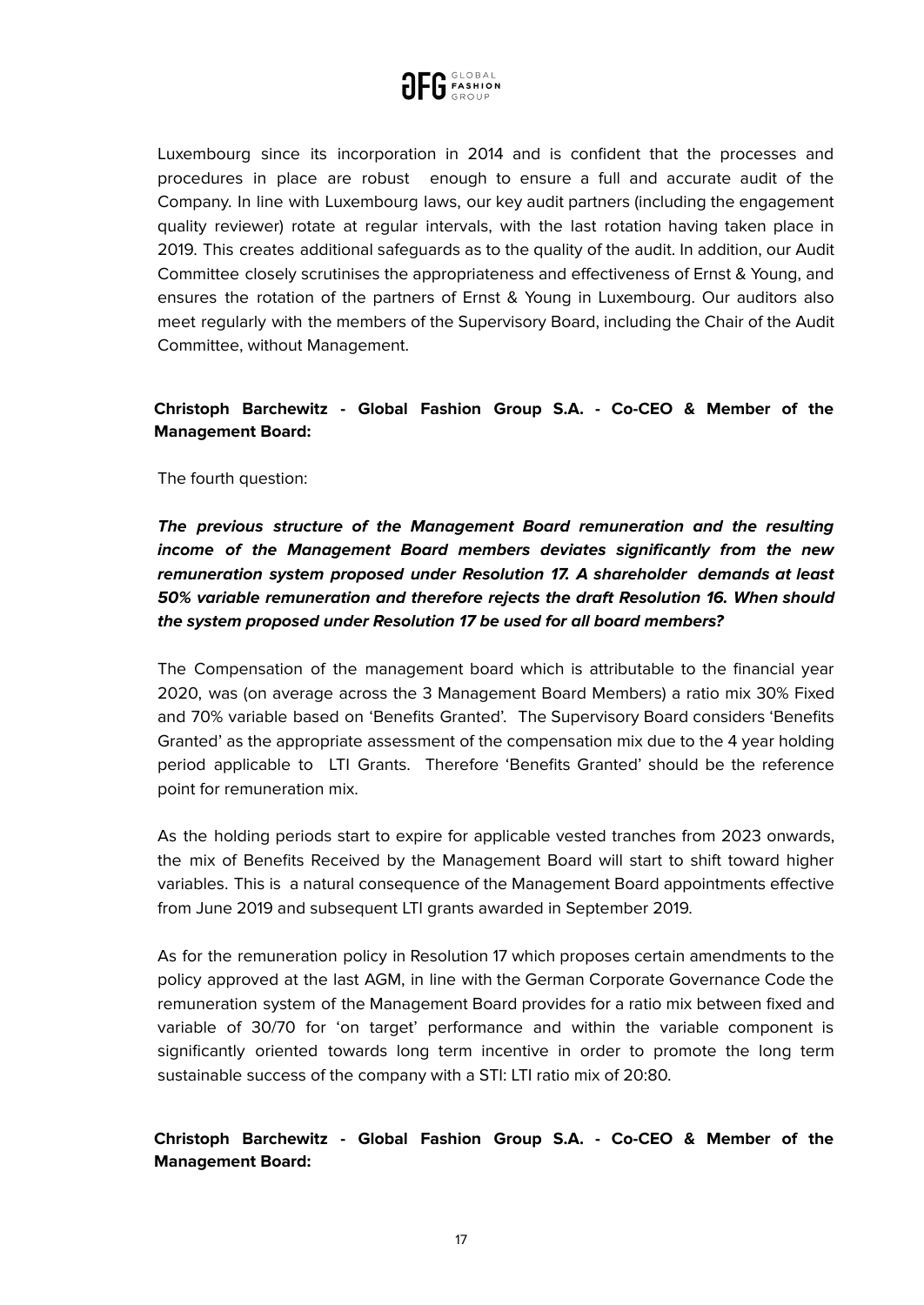

The fifth question:

**Resolution 19 provides for the authorization to buy back 20% of the shares? From today's perspective, which scenarios are conceivable which would result in a share buyback within five years and how does the Management Board think about the payment of a special dividend instead of a share buyback in the event of any capital surpluses?**

Currently, the Management Board has no intention to utilise the authority to repurchase up to 20% of the Company's shares. The authority is being sought at this general meeting to ensure that the Company has the flexibility to quickly respond to changing market and/or operating conditions. It is difficult to anticipate the circumstances in which the Management Board would consider it appropriate and desirable to repurchase the Company's shares. However, the Management Board will consider all relevant factors prior to deciding on whether to repurchase any of the Company's shares. Such factors include the level of the Company's capital and capacity to repurchase shares, pay dividends if there is a change in the Company's dividend policy, or otherwise return surplus capital to shareholders.

# **Christoph Barchewitz - Global Fashion Group S.A. - Co-CEO & Member of the Management Board:**

And our sixth and final question:

# **Resolution 20 is intended to authorize the management to undertake significant capital increases while at the same time excluding subscription rights for the existing shareholders. Is there a binding strategy on the part of the management to limit an unreasonable dilution of the stock portfolio through capital increases?**

The renewal of the authorised capital of the Company is being sought following the successful completion of the Company's capital raising in November 2020 and the issue of the Company's convertible bonds in March 2021, which will require the issue of shares in due course.

The number of shares which the Company is authorised to issue without pre-emption rights for existing shareholders also includes the shares to be issued pursuant to its current and legacy management incentive plans. The Company's proposed authorised capital has been set in accordance with Luxembourg laws, as the Company is incorporated in Luxembourg, and is in line with the approach taken by other large Luxembourg incorporated entities that are listed on the Frankfurt Stock Exchange.

The Management Board is mindful of the dilutive effects of capital increases and will take into account a number of factors before any decision to issue new shares which exclude preferential subscription rights for the existing shareholders is taken. Such factors include, but are not limited to, the capital requirements of the Company, the Company's future growth and ambition to become a Euro 10 billion NMV company within the next 7 to 9 years